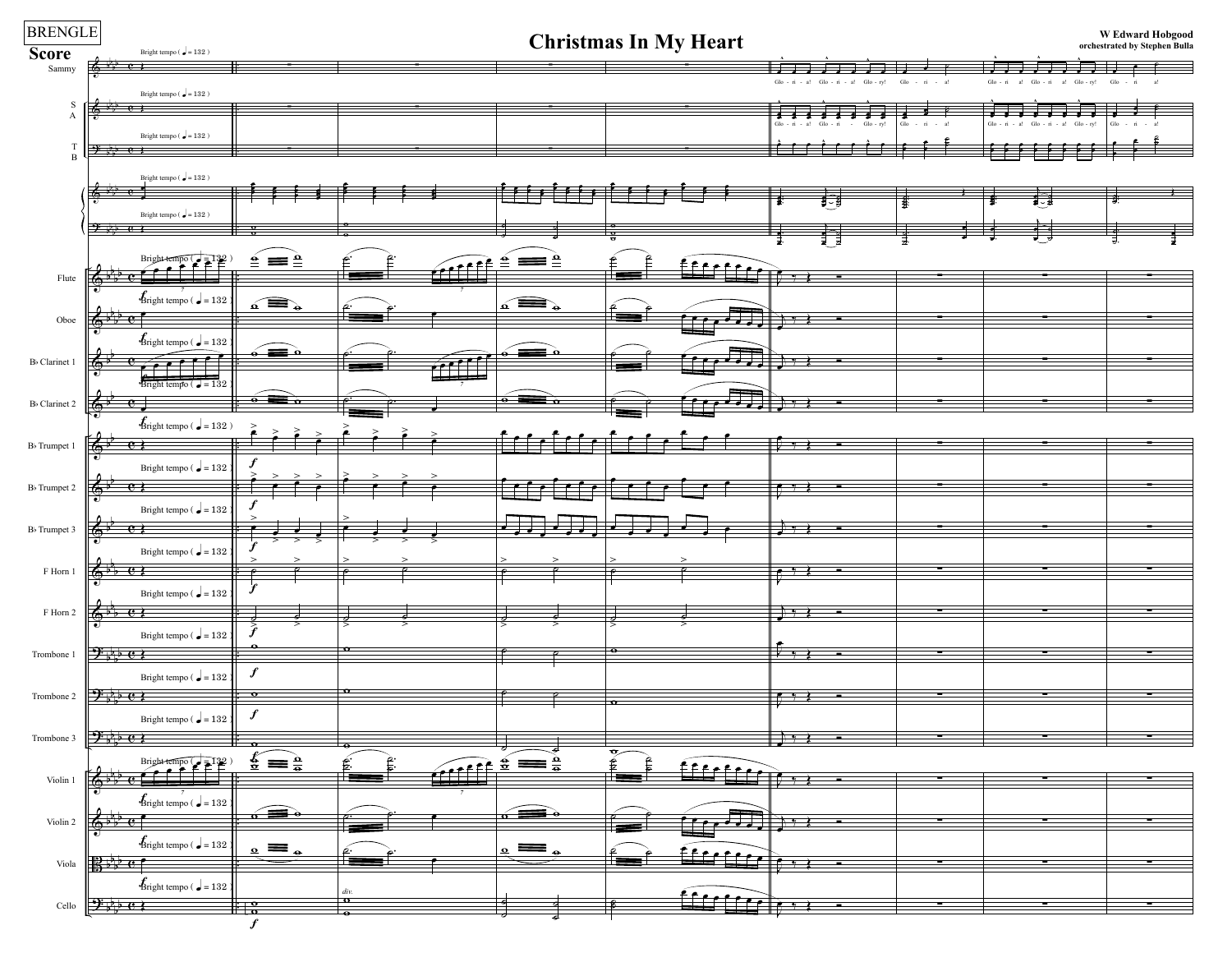

 $\mathfrak{m}p$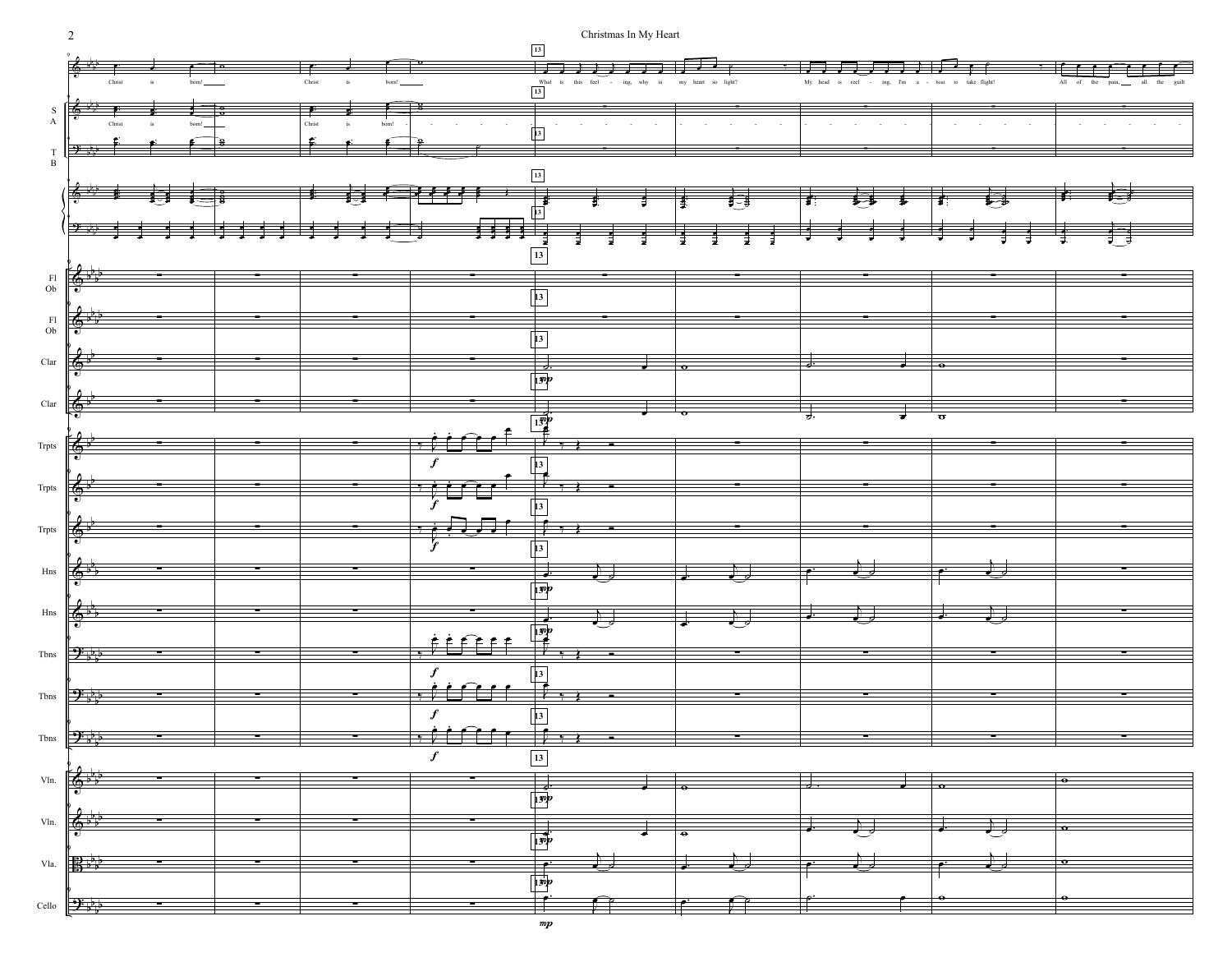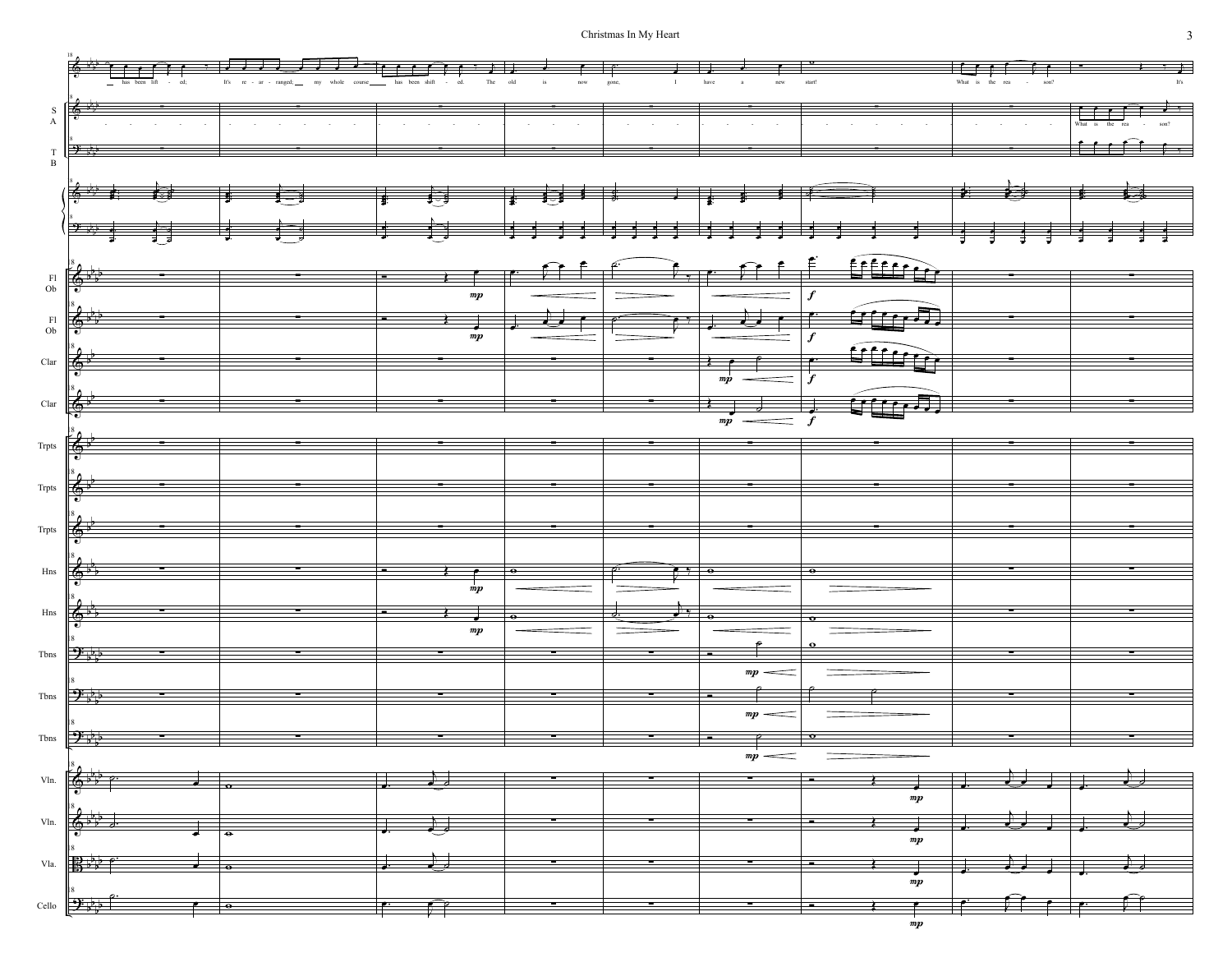$\overline{4}$ 

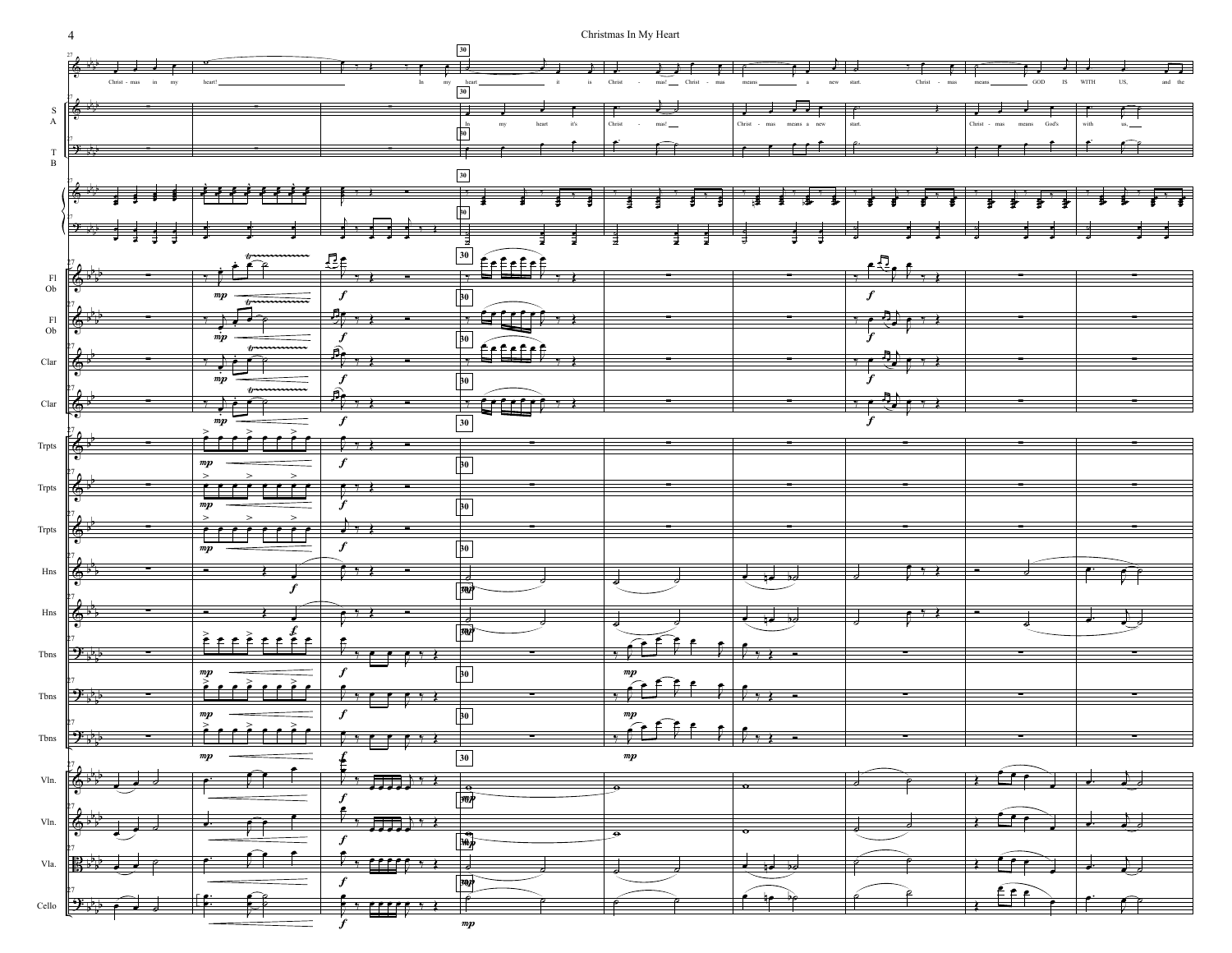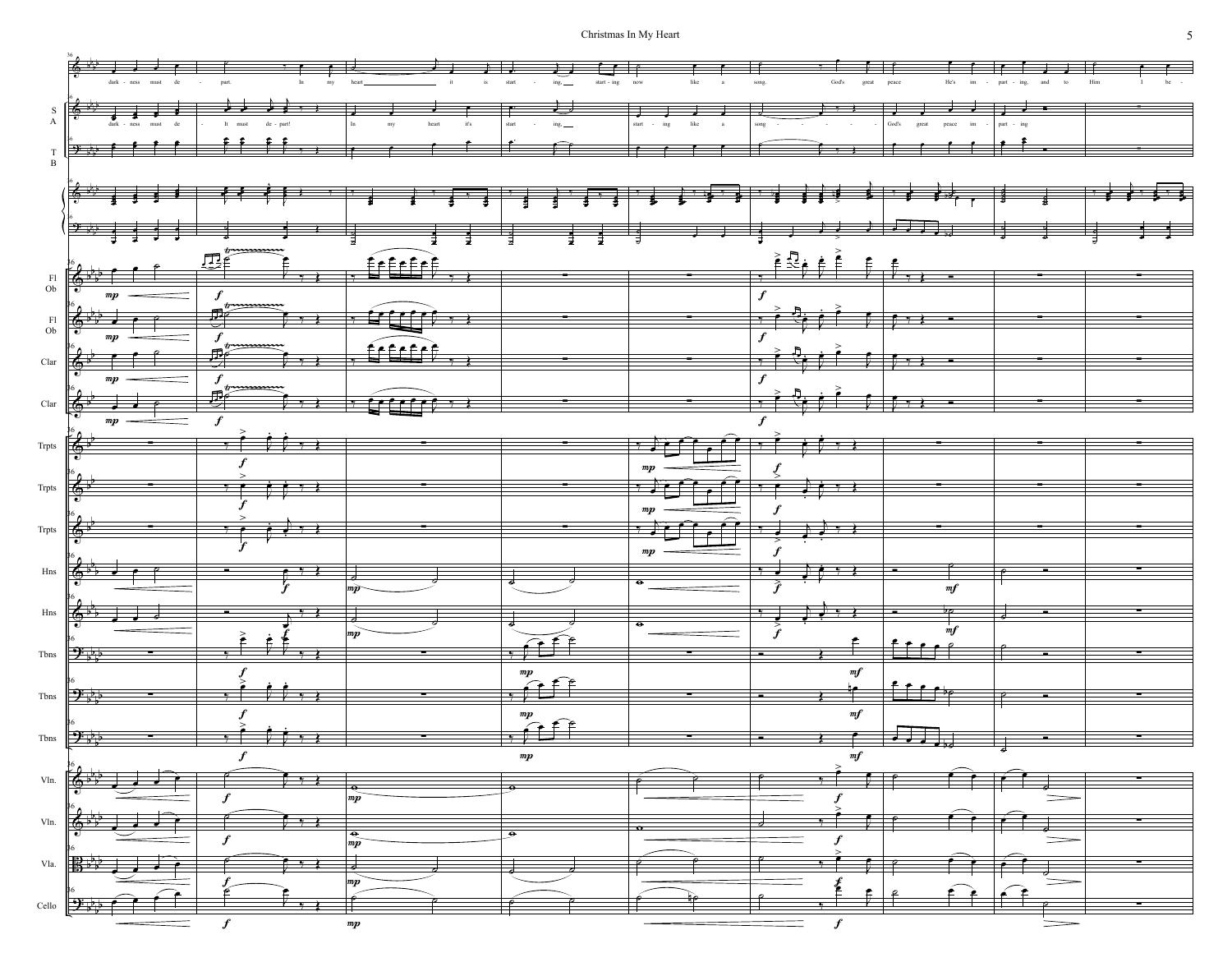

 $\sqrt{6}$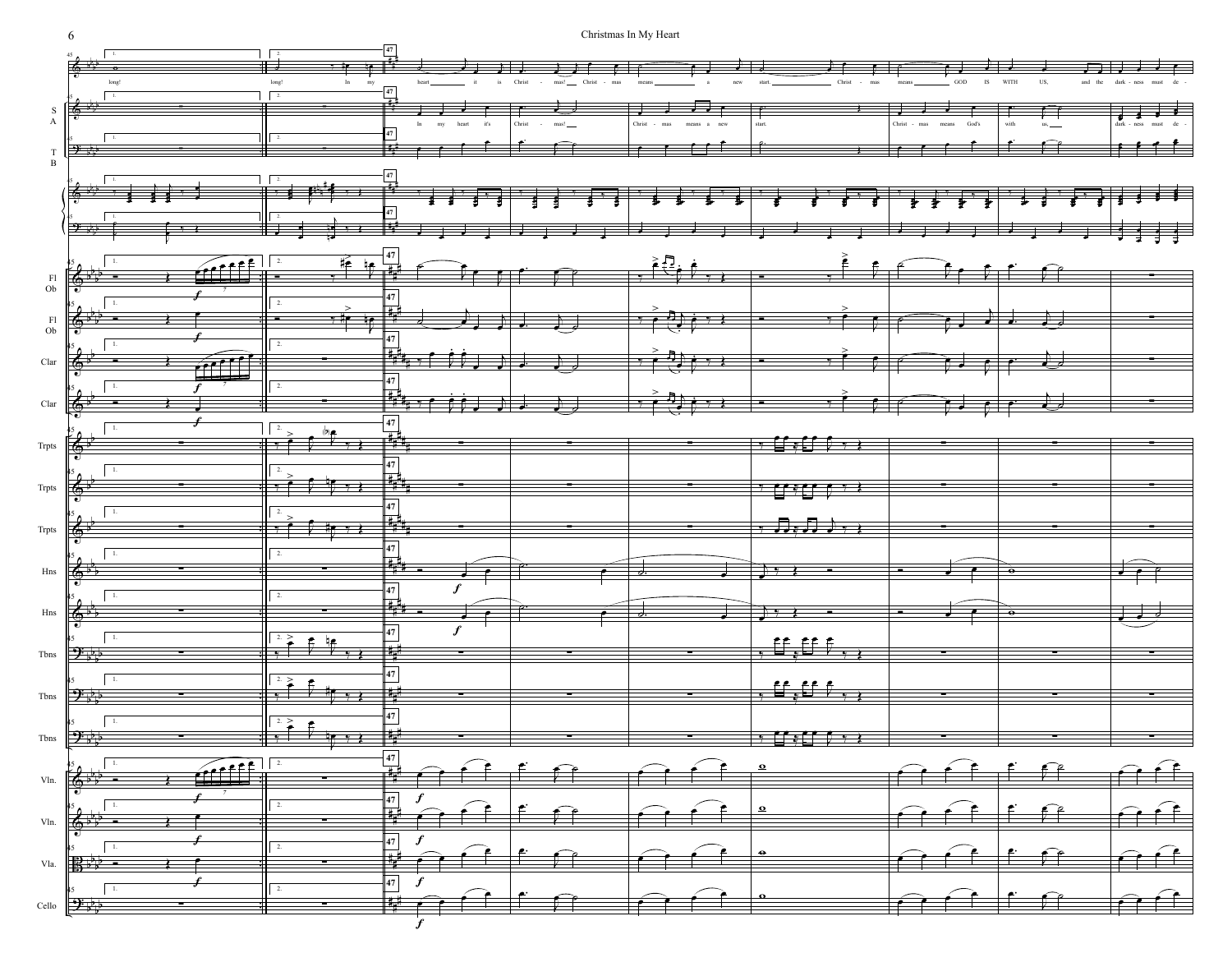

7

⋍